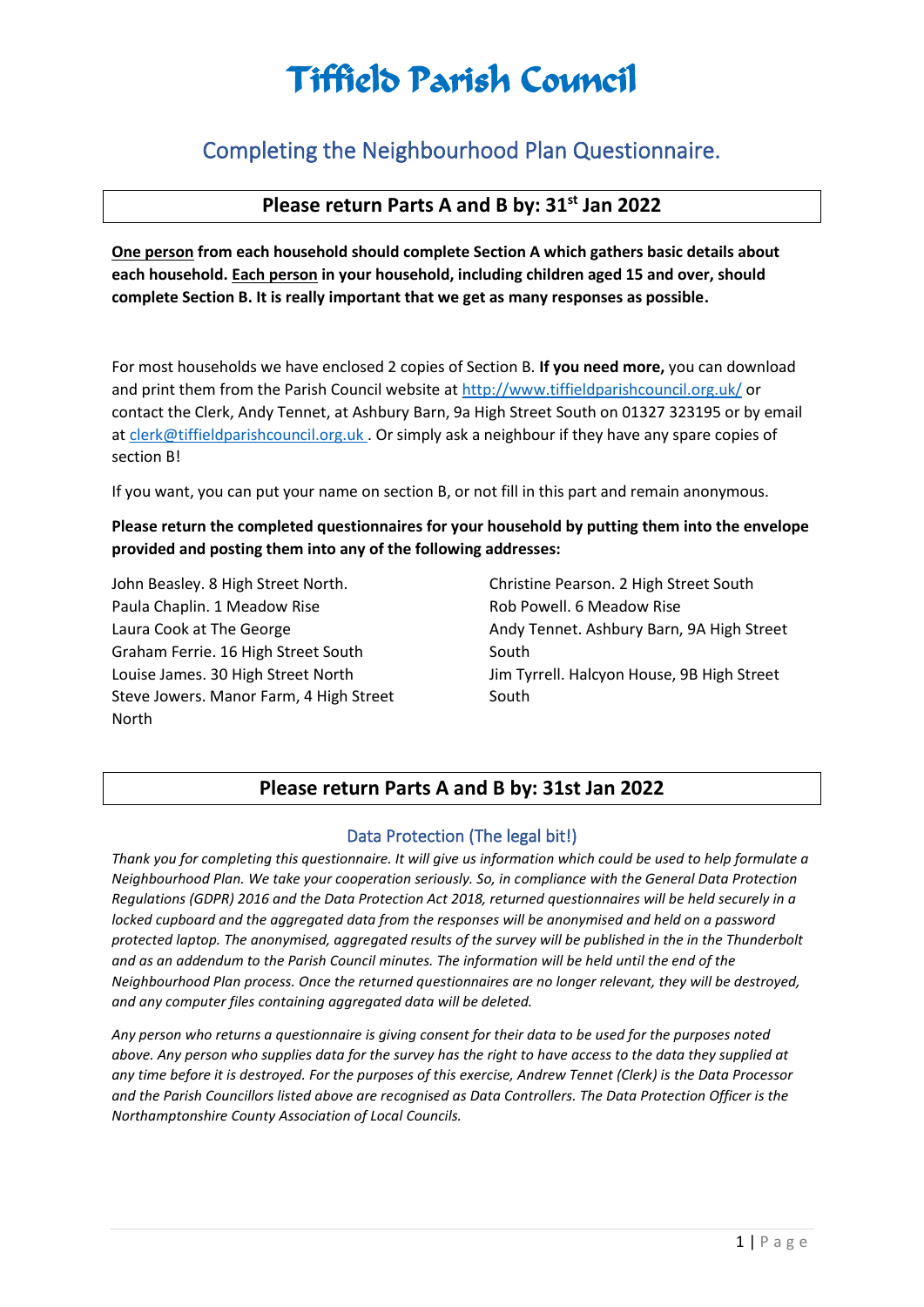# Section A. About Your Household

Please complete this section only once per household.

**1. How many people including children live in your household?**

Please enter the number in the box:

**2. How many people in your household are in each age group? Please enter a number in the relevant boxes:**

| $1 - 10$  | 31-40 | 61-70 | $90+$ |  |
|-----------|-------|-------|-------|--|
| 11-20     | 41-50 | 71-80 |       |  |
| $21 - 30$ | 51-60 | 81-90 |       |  |

**3. What type of house ownership do you have? Please tick one box:**

| Privately owned  | Shared ownership or<br>joint equity |  |
|------------------|-------------------------------------|--|
| Privately rented | Other. Please describe below:       |  |
|                  |                                     |  |
|                  |                                     |  |
|                  |                                     |  |

**4. How many years has your household been living in Tiffield parish?**

| 0-5 years     | 16-20 years        |  |
|---------------|--------------------|--|
| 6-10 years    | $21-30$ years      |  |
| $11-15$ years | $30 + \gamma$ ears |  |

**5. If you have children who are now attending school, college or university please write in the boxes below how many attend each.**

| None (Tick this box)    | Secondary school (Years<br>$7-11$         |
|-------------------------|-------------------------------------------|
| Tiffield primary school | College or 6 <sup>th</sup> form           |
| Other primary school    | University or other<br>tertiary education |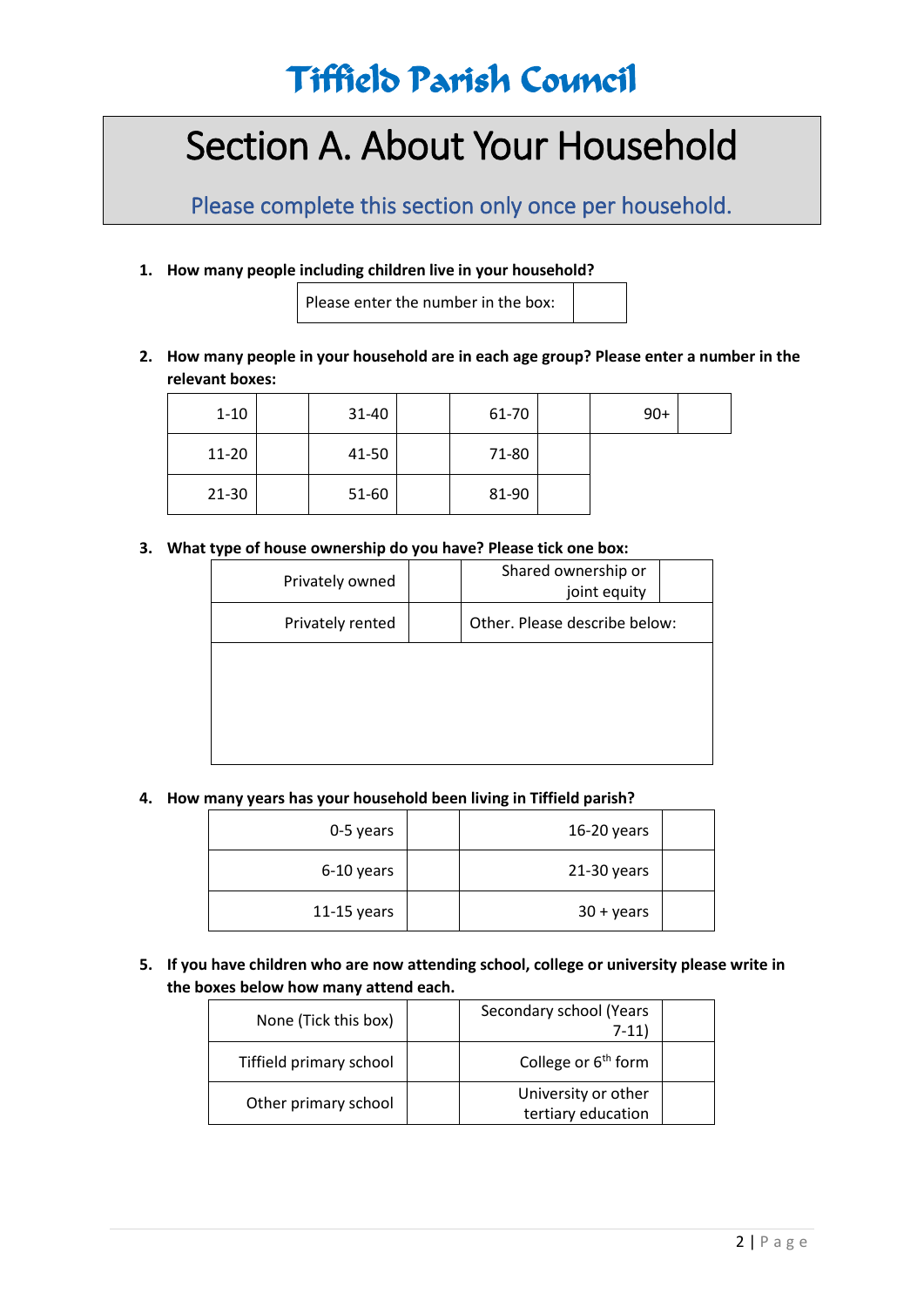**6. Do you have broadband at home?**

| Yes | No |  |
|-----|----|--|
|     |    |  |

**7. Do any of your household run a business, study or work online from home? Please say how many do so in each box.**

| Run your own    | Sometimes do     | Study online |  |  |
|-----------------|------------------|--------------|--|--|
| <b>business</b> | paid work online |              |  |  |

**8. Do you know your broadband download speed? (It is measured in Mbps – Megabytes per second). You can check this at [https://broadbandtest.which.co.uk](https://broadbandtest.which.co.uk/) .Please tick one box:**

| No broadband | 41-50 Mbps                                          |  |
|--------------|-----------------------------------------------------|--|
| Don't know   | 51-60 Mbps                                          |  |
| 1-10 Mbps    | 61 - 70 Mbps                                        |  |
| 11-20 Mbps   | 70+ Mbps                                            |  |
| 21-30 Mbps   | If 70+, please write the speed in<br>the box below: |  |
| 31-40 Mbps   |                                                     |  |

**9. Are you interested in paying for broadband fibre to the property for faster connection speeds? (BT Openreach and Gigaclear will soon provide this service).**

| Yes | No |  | Not sure |  |
|-----|----|--|----------|--|
|-----|----|--|----------|--|

**10. How many people in your household are registered disabled? Please enter the total number in each box.**

| None (Tick | Adult   | Child    |  |
|------------|---------|----------|--|
| this box): | over 18 | under 18 |  |

- **11. How many cars or other road vehicles are owned by your household and parked in Tiffield? Please put the number in the box:**
- **12. Where are they normally parked? Say how many are in each place:**

| Garage | Driveway | Street |
|--------|----------|--------|
|--------|----------|--------|